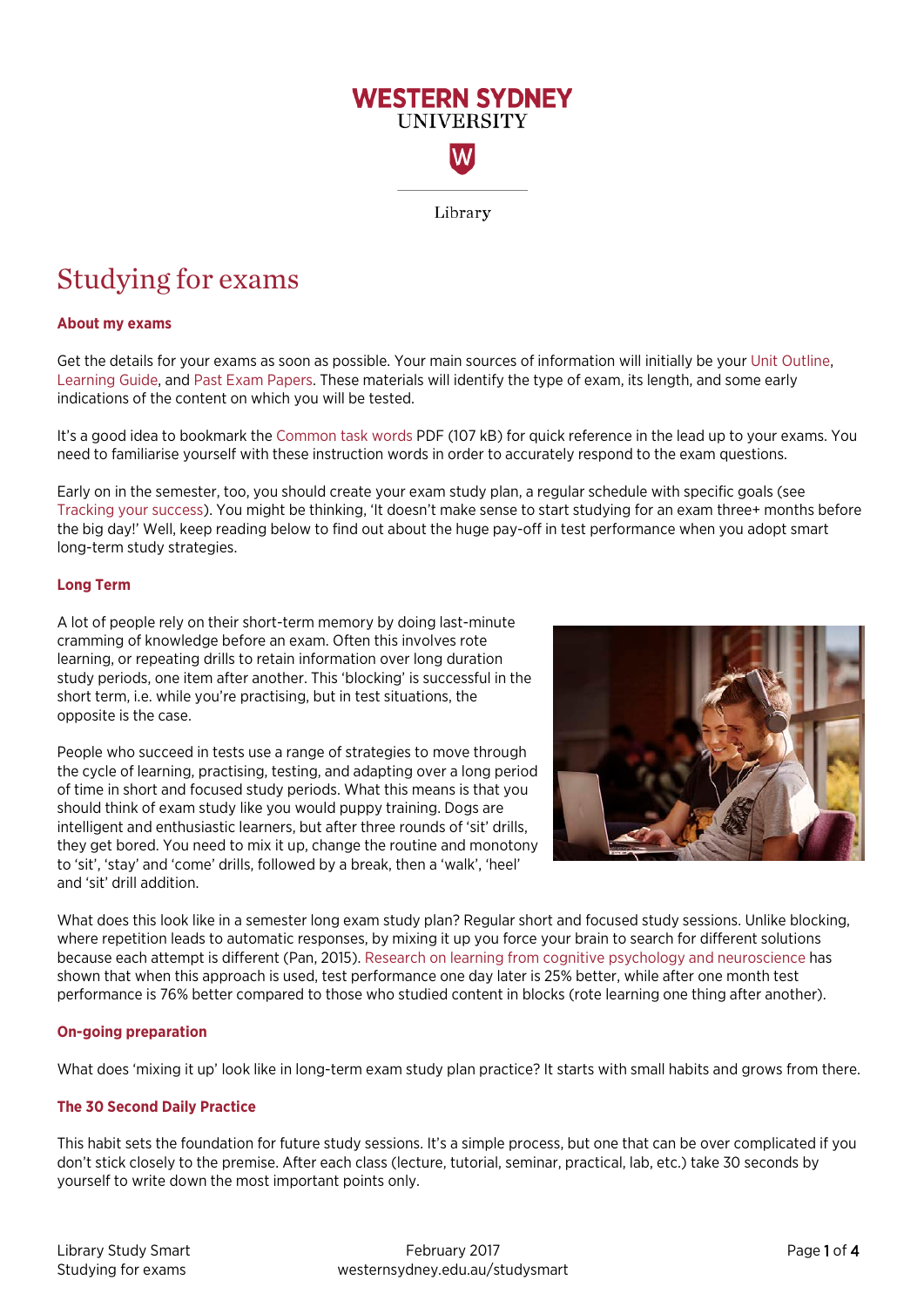Consider this a mental sprint. Don't dwell on the details, and don't delay after class. Act quickly because if you return to it hours later you may recall the facts, but the nuances will not be as clear.

Seems easy enough, right? But how does it help you in the long run? Well, it engages your skills in interpretation, prioritisation, and decision-making, and this will, after much practice, help you become a better listener who asks better questions. It is worthwhile to invest in a small notebook you can carry around with you during the day. Give it a try with the micro-lecture below.

# **Activity**



1. Watch this [TED talk: The key to success? Grit](https://youtu.be/H14bBuluwB8) (video, 6:12) by Angela Lee Duckworth. As soon as you finish, set a 30-second timer and write down only the most important points.

You could also apply this strategy to your readings, professional interactions (perhaps with mentors or people who inspire you), and future meetings in the workplace.

# **Weekly and Monthly Routine**

Moving through the cycle of learning from initial understanding and decoding to mastery requires different tactics over a long period of time.

In the beginning, to comprehend the new information you are taking in, you might use highlighting and underlining to identify important points in readings. This is to further clarify what you know and don't know. Handwriting and doodling can be used as a thinking tool to process information and bring ideas together.

At this point it helps to focus on explaining the 'why' in what you are learning as well as relating it to what you already know. This often comes out through explaining things to others, from peers in study groups, your family at home, or even your pet.

Finally, test yourself with practice tests (e.g. past exam papers), tests you design for yourself, and for even more challenge, tests set by others. Once you see which knowledge areas have solidified and which are still a bit shaky, you can adapt your study approach to address those needs.

What is absolutely critical is that you continue to use, organise, rearrange, and transform the knowledge using multiple modes to help reinforce what you're learning. This complements the 'mix it up' in short focused study sessions approach.

But what does this actually look like? One example might be lecture notes to mindmap, mindmap to flashcards, flashcards to infographic, infographic to study group walking discussion, discussion points to Prezi, Prezi to practising short exam essay responses, then all over again in a different order into different end products. You can see already how a couple of these activities could be done in a short study session, while all of them could be done over the course of a few months. To help mix it up, you can switch between individual study and group study. These activities could be done in your own study groups, and you might get new ideas by attending PASS if it is offered for your units.

# **Study Techniques**

There are many ways to engage with new and existing knowledge, to transform it, make it meaningful to you, and retain it. Here are some common multimodal approaches to use in conjunction with the advice provided above:

| <b>Technique</b> | <b>Description</b>                                                     | <b>Example</b>                                                                                        |
|------------------|------------------------------------------------------------------------|-------------------------------------------------------------------------------------------------------|
| <b>Mnemonics</b> | Translate information into another form<br>that is easier to remember. | Cardinal Points on a compass (clockwise)<br>Never Eat Soggy Weetbix<br>= North, East, South, West     |
| Rhyme            | Use similar sounding words in regular<br>patterns                      | Number of days in each month in a calendar year<br>30 days has September,<br>April, June and November |

# Examples of Study Techniques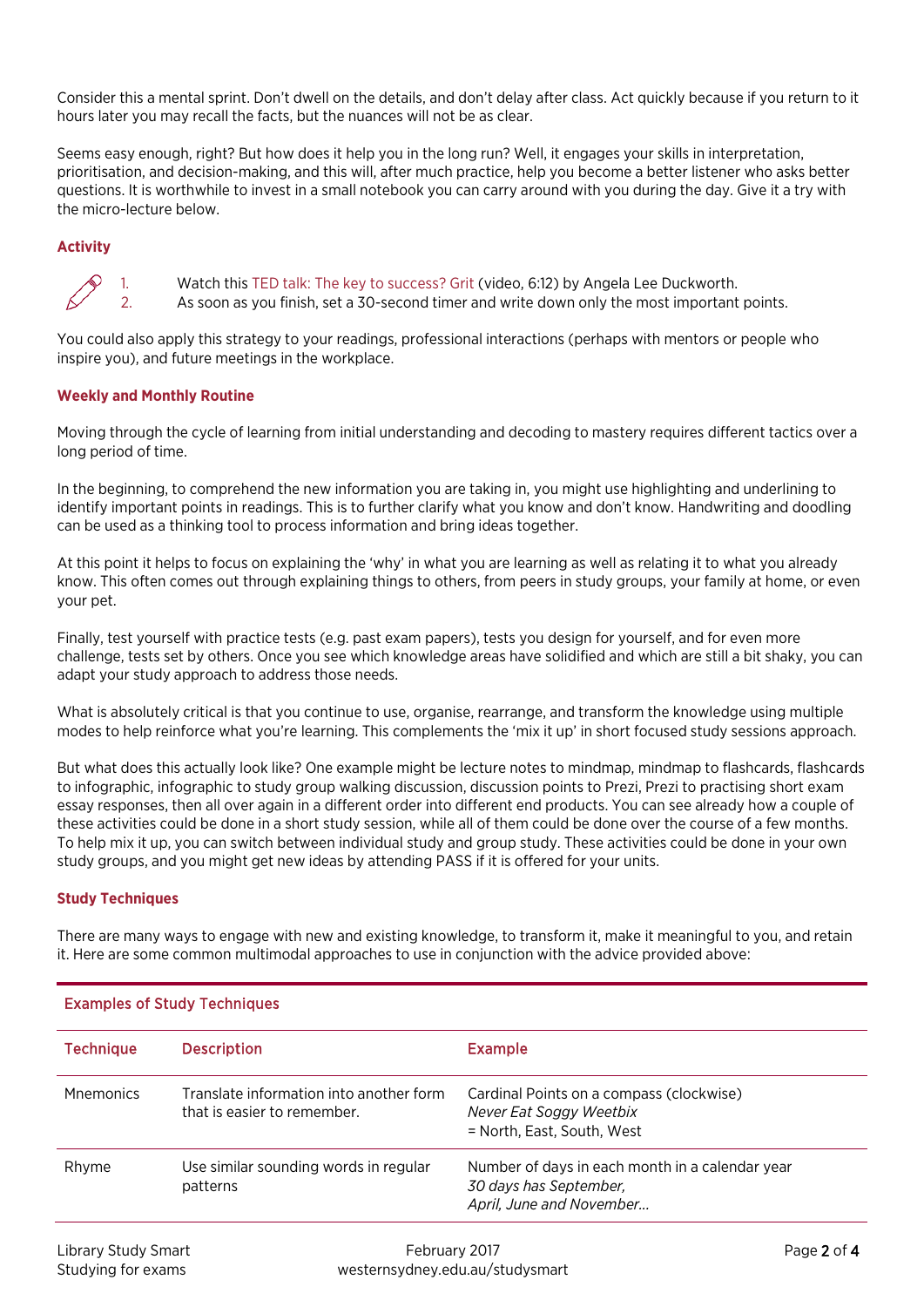| Music                   | Applying facts and figures to music                                             | The story of the Trojan War in Homer's <i>Iliad</i> to the tune of<br>Soft Cell's 'Tainted Love' (video, 3:15) created by History<br>Teachers.                                                                                                                                                                                                                                                                     |
|-------------------------|---------------------------------------------------------------------------------|--------------------------------------------------------------------------------------------------------------------------------------------------------------------------------------------------------------------------------------------------------------------------------------------------------------------------------------------------------------------------------------------------------------------|
| Smell                   | Choose a scent to associate with your<br>study material                         | Cinnamon for unit 1, lavender for unit 2, sandalwood for<br>unit 3, etc.                                                                                                                                                                                                                                                                                                                                           |
| Mind Palaces            | Associate items (numbers, words, etc.)<br>with specific images already imagined | Create a world where, for example:<br>superhero characters represent letters and numbers<br>$(Batman = W)$<br>or movie scenes represent locations<br>(Maximus walking in the country field in the movie<br>Gladiator = ancient Rome)<br>or associate concepts with your favourite sport team<br>players to remember what you're learning.<br>See also The Method of Loci for tips on memorising using<br>location. |
| Practical<br>Experience | Actively apply what you're learning                                             | For a music class, play the instrument.<br>For a science experiment, test it.<br>For epic poetry, perform it.                                                                                                                                                                                                                                                                                                      |

You must also remember to manage your mind-body connection with sleep, breaks, exercise, nutritious brain food, and water (se[e Tracking Your Success\)](https://westernsydney.edu.au/studysmart/home/successful_study/tracking_your_success).

#### **Short term**

As the examination period draws closer, the timetable will be released and you can begin to customise your exam preparation specifically for each exam. When you are studying closer to the examination, you want to begin to work in ways which simulate exam conditions, from the time of day to the environment (e.g. individual desk in an exam hall), to the layout and type of questions.

When you know the time of the day you are sitting each exam you can begin to schedule your practice activities (e.g. past exam papers) at the same time. If your exam involves individual seating with nothing more than a pen, then try doing your study or practice tests in a quiet space at home or in the Library. When you set up your own practice tests, or use those created by peers from study groups, ensure they all follow the same layout and type of questions as your exam.

#### **My pre-exam checklist**

It's a good idea to create a pre-exam checklist. This quick task requires you to conside[r travel logistics,](http://www.westernsydney.edu.au/currentstudents/current_students/exams/travelling_to_exams) [essential exam](http://www.westernsydney.edu.au/currentstudents/current_students/exams/exam_information)  [equipment](http://www.westernsydney.edu.au/currentstudents/current_students/exams/exam_information) (e.g. your Student ID), and the date, time and location of your exams [\(your exam timetable\)](http://www.westernsydney.edu.au/currentstudents/current_students/exams/exam_timetable).

- $\rightarrow$  What is your exam schedule?
- When and how will you get to campus?
- What equipment, snacks, and water will you pack in your bag?
- $\rightarrow$  Where will you leave your bag during the exam?

It's important to identify this information and make these decisions as soon as possible and write them down (your checklist). Once addressed, these administrative distractions will become part of your automated actions on the day because you planned ahead!

#### **My exam day**

In addition to modelling exam conditions in the lead up, you want to plan out your exam day from the night before to shortly after your exam. The advantage of all this practice is the reliance of your mind and body on automation or routine. This is a habit commonly used by athletes preparing for competition to reduce test anxiety and improve performance.